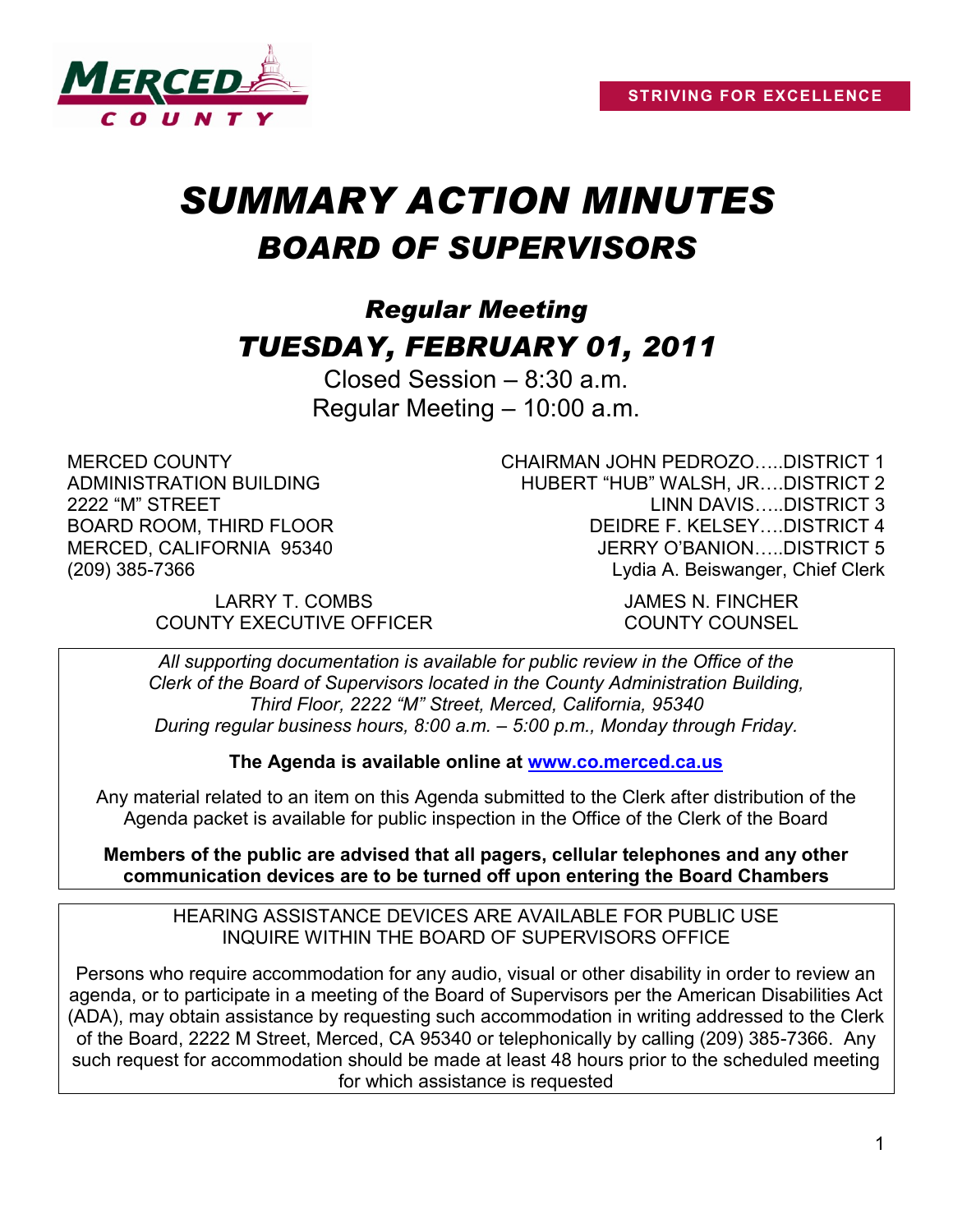The Agenda is divided into three sections:

**CONSENT CALENDAR** – These matters include routine financial and administrative actions and are approved by a single majority vote.

**SCHEDULED ITEMS** – These items are noticed hearings, work sessions and public hearings.

**REGULAR CALENDAR** – These items include significant policy and administration actions. Immediately after approval of the CONSENT CALENDAR, if the time of the hearing of SCHEDULED ITEMS has not arrived, the REGULAR CALENDAR will be considered.

# *SCHEDULED ITEMS*

# 8:30 A. M. **THE PUBLIC IS INVITED TO SPEAK ON ANY ITEM ON THE AGENDA-TESTIMONY IS LIMITED TO FIVE MINUTES PER PERSON**

**CLOSED SESSION - CONFERENCE WITH REAL PROPERTY NEGOTIATOR:** It is the intention of the Board to meet in Closed Session concerning a Conference with Real Property Negotiator(s) Mark Hendrickson, Director-Commerce, Aviation and Economic Development pursuant to Government Code Section 54956.8 as follows: Castle properties - Buildings 1248, 1509 and 1529

**CLOSED SESSION - CONFERENCE WITH LEGAL COUNSEL - INITIATION OF LITIGATION:** It is the intention of the Board to meet in Closed Session concerning Initiation of Litigation pursuant to Government Code Section 54956.9(c): One Case

**CLOSED SESSION:** It is the intention of the Board to meet in Closed Session pursuant to Government Code Section 54957.6 concerning a Conference with County of Merced Staff Negotiators concerning negotiations with American Federation of State, County and Municipal Employees (AFSCME), Units 4, 5, 6 and 8; Independent Employees of Merced County (IEMC), Unit 3; Merced County Lawyers Association, Unit 7; Merced County Sheriff Employee Association (MCSEA), Unit 2; Merced County Law Enforcement Sergeants, Unit P; Deputy Sheriff Association, Unit 10 and Non-Safety Corrections, Unit 12

**CLOSED SESSION - CONFERENCE WITH LEGAL COUNSEL - EXISTING LITIGATION:** It is the intention of the Board to meet in Closed Session concerning Existing Litigation pursuant to Government Code Section 54956.9(a): Somach, Simmons & Dunn v. County of Merced, Merced Superior Court case no: CV000529

**THE BOARD RECESSED AT 8:30 A.M. WITH SUPERVISOR WALSH NOT PRESENT AND RECONVENED AT 10:00 A.M. WITH THE CHAIRMAN ADVISING STAFF WAS PROVIDED DIRECTION AND THE EXISTING LITIGATION WAS PULLED.** 

**GOVERNMENT CODE SECTION 54950 COMPLIANCE (LATE AGENDA ITEMS)**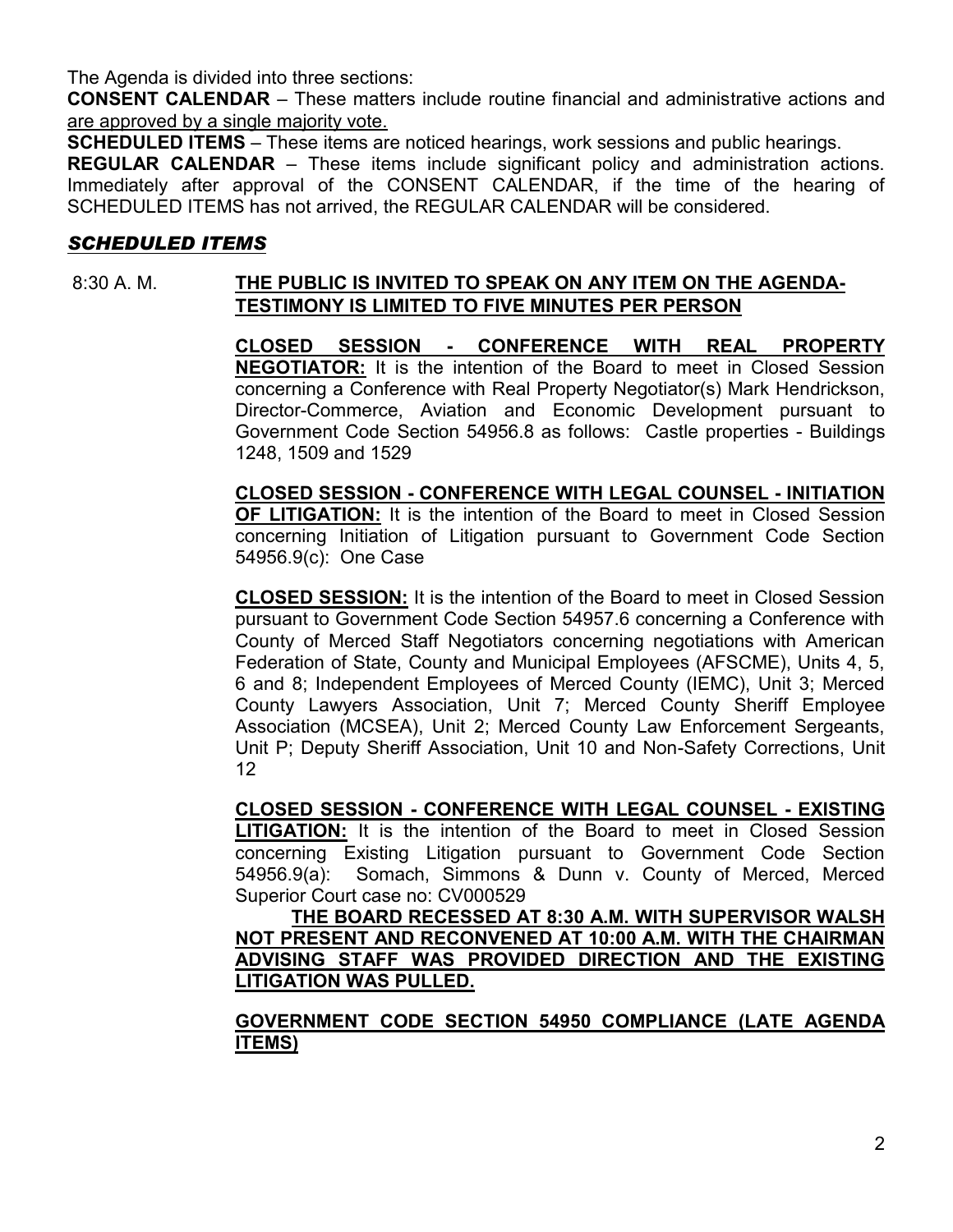# 10:00 A. M. **PLEDGE OF ALLEGIANCE**

**PUBLIC OPPORTUNITY TO SPEAK ON ANY MATTER OF PUBLIC INTEREST WITHIN THE BOARD'S JURISDICTION INCLUDING ITEMS ON THE BOARD'S AGENDA, EXCEPT FOR THOSE ITEMS SPECIFICALLY SCHEDULED AS PUBLIC HEARINGS** (Testimony limited to five minutes per person)

# *REVIEW BOARD ORDER – SEE PAGE 9*

#### **APPROVAL OF CONSENT AGENDA CALENDAR** (Items #1 - 17) **APPROVED AS RECOMMENDED AYES: 1, 3, 4, 5 NOT PRESENT: 2**

#### **MENTAL HEALTH - PUBLIC HEARING - PROPOSED ORDINANCE AND POSSIBLE ADOPTION**

To consider Proposed Ordinance titled: An Ordinance Changing Fees for Mental Health Services (Supersedes Ordinance No. 1873 and amends Merced County Code Chapter 9.48, Section 9.48.030)

RECOMMENDATION: Introduce and waive further reading of proposed ordinance; open public hearing, receive testimony and adopt proposed Ordinance.

# *REVIEW BOARD ORDER – SEE PAGE 9*

#### **REPORTS/BOARD DIRECTION**

County Executive Officer, County Counsel, Board of Supervisors Members

# *CONSENT CALENDAR (Items #1 - 17)* **APPROVED AS RECOMMENDED AYES: 1, 3, 4, 5 NOT PRESENT: 2**

# Public Works

1. Adopt Resolution annexing the Silva Meadows 2, Phase 1 Major Subdivision into the Greenfield by Brooks Street Lighting and Drainage Maintenance Zone of Benefit No. 252 in County Service Area No. 1.

# **ADOPTED RESOLUTION NO. 2011-10**

2. Adopt Resolution annexing the Silva Meadows 2, Phase 1 Subdivision into the Silva Meadows Landscaping and Sewage Inspection Maintenance Zone of Benefit No. 268 in County Service Area No. 1.

# **ADOPTED RESOLUTION NO. 2011-11**

- 3. Ratify Public Works decision to allow the E Clampus Vitus Organization to install historical monuments at Hilmar Park and the Winton Fire Station.
- 4. Accept Final Map for Silva Meadows-Phase 2, Subdivision No. 03017 located along Quinley Avenue and north of Moran Avenue in the Atwater RRC #1 area.
- 5. Accept the Final Map for Silva Meadows 2-Phase 1, Subdivision No. 04015 located west of Quinley Avenue and north of Moran Avenue in the Atwater RRC #1 area.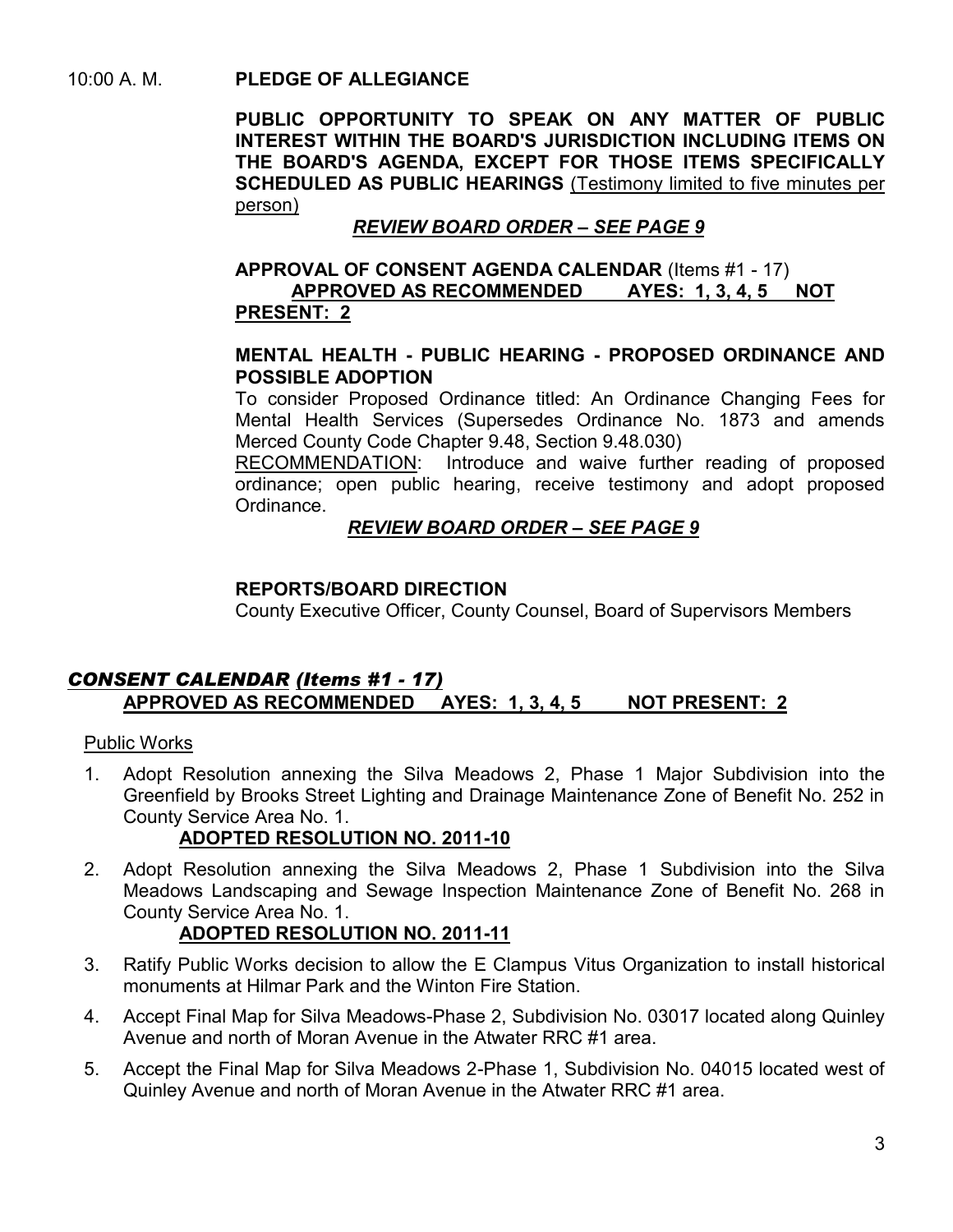6. Approve and authorize Chairman to sign Amendment to Contract No. 2003092 with Congressman Cardoza extending the contract period for two years commencing January 1, 2011 up to and including December 31, 2012.

#### Ag. Commission

7. Approve and authorize Chairman to sign Amendment to Contract No. 2004201 with California Dept. of Food and Agriculture for Exotic Insect Pest Detection and adopt Resolution.

# **ADOPTED RESOLUTION NO. 2011-12**

8. Approve and authorize Chairman to sign Amendment to Contract No. 2004047 with Calif. Dept. of Boating and Waterways for providing Water Hyacinth Control on the Merced and San Joaquin Rivers and adopt Resolution.

# **ADOPTED RESOLUTION NO. 2011-13**

# Fire

9. Approve and authorize Chairman to sign Renewal Contract No. 2005019 with Calif. Dept. of Forestry and Fire Protection (CAL FIRE) for FY 2010/11 Fire Protection services and adopt Resolution.

# **ADOPTED RESOLUTION NO. 2011-14**

10. Approve Budget Transfer in the amount of \$55,000 for use of Trust Funds allocated for medical supplies to be used for medical response and authorize replacement of obsolete defibrillator.

#### **Health**

11. Approve and authorize Chairman to sign Renewal Contract No. 2007203 with California Dept. of Public Health accepting allocation for FY 2010-11 in the amount of \$374,896.00 for the Maternal and Child Health Program and Adolescent Family Life Program and approve the necessary budget transfer-\$58,000. (4/5 Vote Required)

#### Board Recognition

- 12. Adopt Resolution of Appreciation for Phillip Oldenhag for years of service to the County of Merced.
- 13. Authorize presentation of plaque to Westside Community Counseling Center Drug and Alcohol Services in recognition of Grand Opening and Open House.
- 14. Authorize Certificate of Recognition to Dr. Lee Andersen for dedicated service provided as the Superintendent of Schools of Merced County.
- 15. Authorize Certificates of Recognition to the following recognized by the Los Banos Golden Agers Club for 2010: Ceci Cardoza, Danny Galindiz, Benny Gamino, Carmen Miranda and Beverly Sousa-Outgoing Directors; Willie Walker-Outgoing Treasurer; Rose Mello-Outgoing Secretary; Kent Sandhagen-Outgoing Vice President and Joe Cox as Outgoing President.
- 16. Authorize Certificate of Recognition to Jose L. Gonzalez in recognition of dedicated service to the Ballico-Cressey School District as Superintendent/Principal.
- 17. Authorize Certificate of Recognition to Annie Hailstalk for dedicated service to the City of Atwater.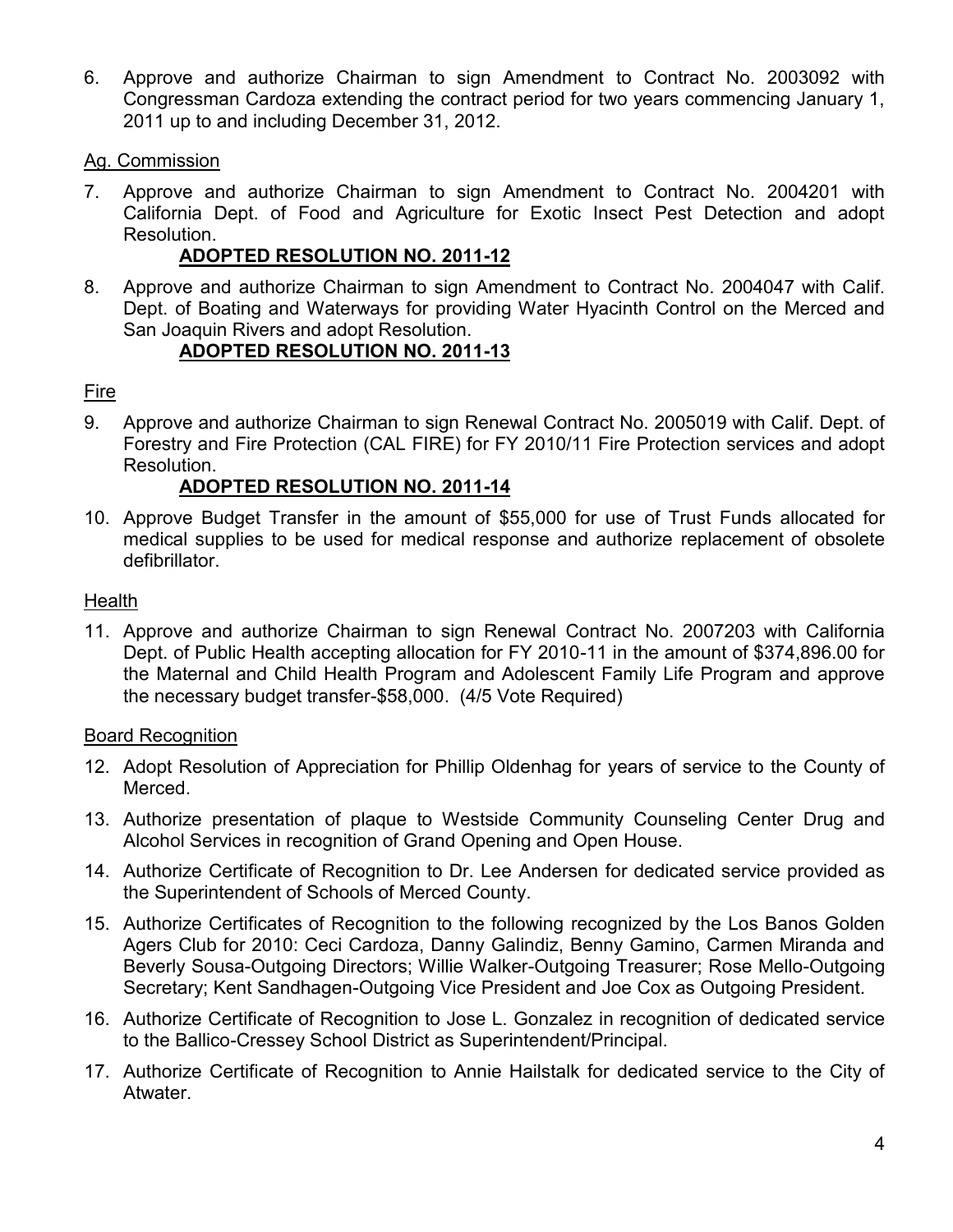# *REGULAR CALENDAR*

# *BOARD ACTION*

#### PUBLIC WORKS

18. Approve plans and specifications for the Ashby Road/Buhach Road Widening and Intersection Improvements Project; authorize use of up to \$870,000 in additional Proposition 1B funds originally set aside for the Sandy Mush Road Reconstruction Project and direct Public Works to report to the Board with an informational item of actions taken.

#### **APPROVED AS RECOMMENDED AYES: 1, 3, 4, 5 NOT PRESENT: 2**

19. Contract with Gregg A. Benson Farms for License (Farm Lease) lease of property for agricultural purposes on APN 060-050-032 until land is needed for Campus Parkway project since property is located in Segment 3 of the Project. (4/5 Vote Required)

#### **AUTHORIZED CONTRACT NO. 2011014 AS RECOMMENDED AYES: 1, 3, 4, 5 NOT PRESENT: 2**

20. Contract with Caltrans for minor intersection improvements and shoulder widening on State Route 165 from State Route 140 to Westside Boulevard for State Route 165 Project in Stevinson and approve related Grant Deed and adopt Resolution.

#### **ADOPTED RESOLUTION NO. 2011-15 AND AUTHORIZED CONTRACT NO. 2011015 AS RECOMMENDED AYES: 1, 3, 4, 5 NOT PRESENT: 2**

#### DISTRICT ATTORNEY

21. Contract with National Corrective Group, Inc. for Community Accountability Programs, an opportunity for eligible individuals to enter diversion programs which provide counseling, restitution recovery, community service and educational and rehabilitative classes.

#### **AUTHORIZED CONTRACT NO. 2011016 AS RECOMMENDED AYES: 1, 3, 4, 5 NOT PRESENT: 2**

# FIRE

22. Resolution authorizing the Office of Emergency Services (OES) Director, Deputy Director-Administration and Deputy Director-Operations to act on behalf of the Merced Operational Area in execution of the FY 09 Emergency Operations Center (EOC) Grant Program in connection with August, 18, 2009 approval and eliminating reference to law that is no longer valid in order to obtain the funding.

# **ADOPTED RESOLUTION NO. 2011-16 AS RECOMMENDED AYES: 1, 3, 4, 5 NOT PRESENT: 2**

23. Authorize the recommended Personnel Actions: delete one Support Services Analyst I/II (Position 105), Range 64.4/66.7 and add one Staff Fiscal Analyst, Range 71.2 and adopt Amendment to Salary Resolution.

# *REVIEW BOARD ORDER – SEE PAGE 9 AND 10*

#### HUMAN SERVICES AGENCY

24. Authorize release of a Request for Proposal (RFP) for a National Caregiver Support Program and authorize preparation, solicitation and selection of potential vendors and to negotiate the preparation of agreements and return to the Board for final approval.

# **APPROVED AS RECOMMENDED AYES: 1, 3, 4, 5 NOT PRESENT: 2**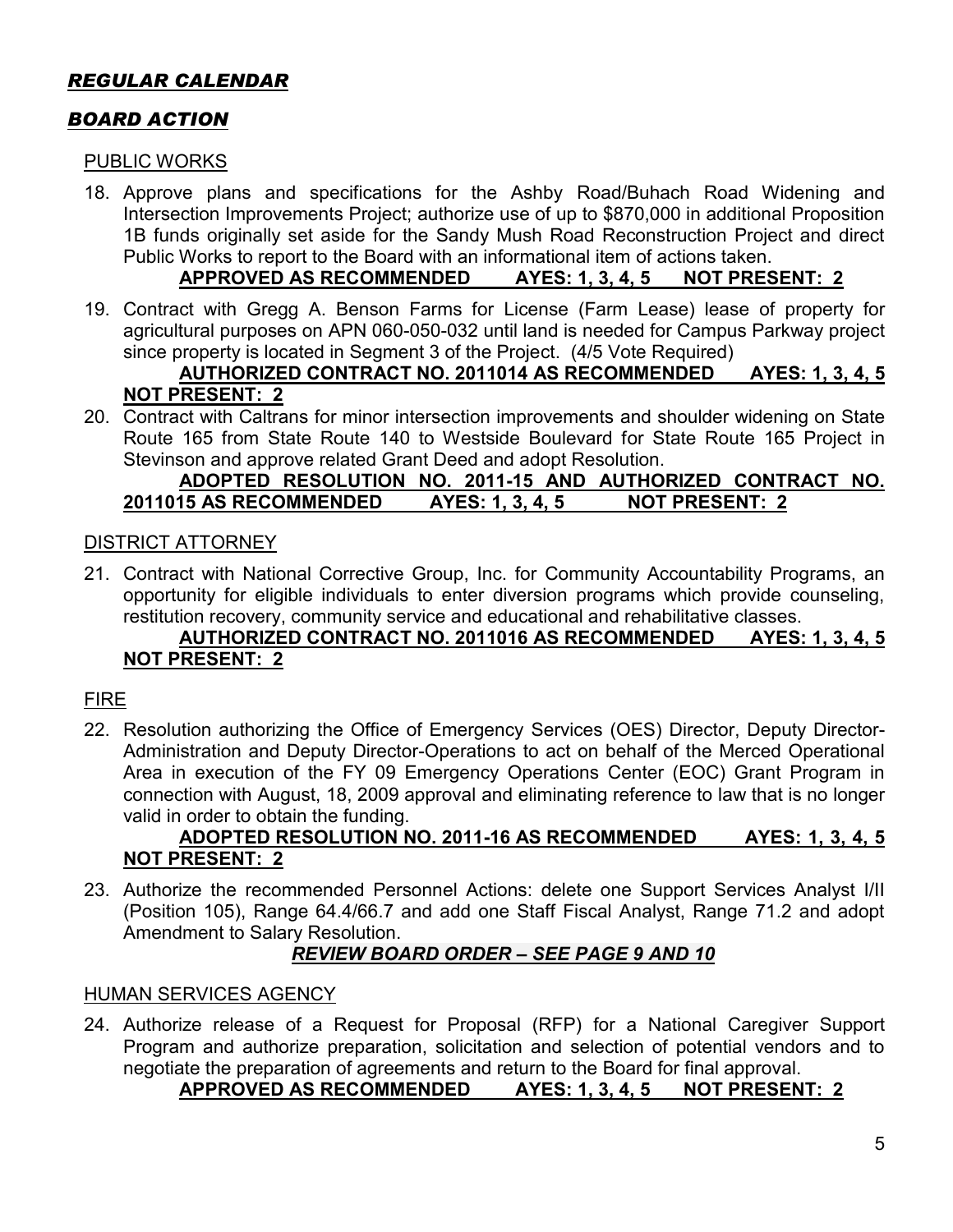25. Approve contribution of \$18,025 from Human Services Agency to Merced County Association of Government (MCAG) for Merced County's share of cost in MCAG's coordinating the development and completion of a 10-Year Plan to End Chronic Homelessness.

# **APPROVED AS RECOMMENDED AYES: 1, 3, 4, 5 NOT PRESENT: 2**

#### HEALTH

26. Authorize submission of Low Income Health Program Application to the State Dept. of Health Care Services, designate the Director of Public Health as the authorized official and Merced County contact to sign and return to the Board for contract award approval and adopt Resolution.

### **ADOPTED RESOLUTION NO. 2011-18 AS RECOMMENDED AYES: 1, 3, 4, 5 NOT PRESENT: 2**

#### DEPT. OF WORKFORCE INVESTMENT

27. Approve recommendations to appoint Laura Gloria, representing Parent of Eligible Youth, and Bernedette Castaneda, representing Community Member, to serve on the Workforce Investment Board Youth Council.

#### **APPROVED AS RECOMMENDED AYES: 1, 3, 4, 5 NOT PRESENT: 2**

28. Set March 1, 2011 at 10:00 a.m. as the Joint Meeting of the Board of Supervisors and Workforce Investment Board for presentation of the Workforce Investment Board's End of the Year 2009/10 Report and Future Goals.

#### **APPROVED AS RECOMMENDED AYES: 1, 3, 4, 5 NOT PRESENT: 2**

#### PLANNING

29. Set public hearing for February 15, 2011 at 10:00 a.m. to consider Major Subdivision Application No. MAS04-014 "Lakeview Properties". (Continued from September 28, 2010) *REVIEW BOARD ORDER – SEE PAGE 10*

#### **COUNSEL**

30. Contract with Nielsen, Merksamer, et al., for professional legal services relative to redistricting pursuant to Government Code Section 31000.

#### **AUTHORIZED CONTRACT NO. 2011017 AS RECOMMENDED AYES: 1, 3, 4, 5 NOT PRESENT: 2**

31. Contract with National Demographics Corporation for demographic services related to redistricting pursuant to Government Code Section 31000 and approve the necessary budget transfer-\$75,000.

#### **AUTHORIZED CONTRACT NO. 2011018 AS RECOMMENDED AYES: 1, 3, 4, 5 NOT PRESENT: 2**

#### EXECUTIVE OFFICE

32. Centralization of County Information Systems - Approve departmental personnel actions effective February 28, 2011: (1) Transfer one Automation Systems Analyst I/II from BU 20100-Child Support Services to BU 75601-Dept. of Admin. Services; Transfer one Automation Systems Analyst I/II from BU 19900-Public Works to BU 75601-Dept. of Admin. Services; Transfer one Automation Systems Analyst I/II from BU 55000-Dept. of Workforce Investment to BU 75601-Dept. of Admin. Services; Transfer one Automation Systems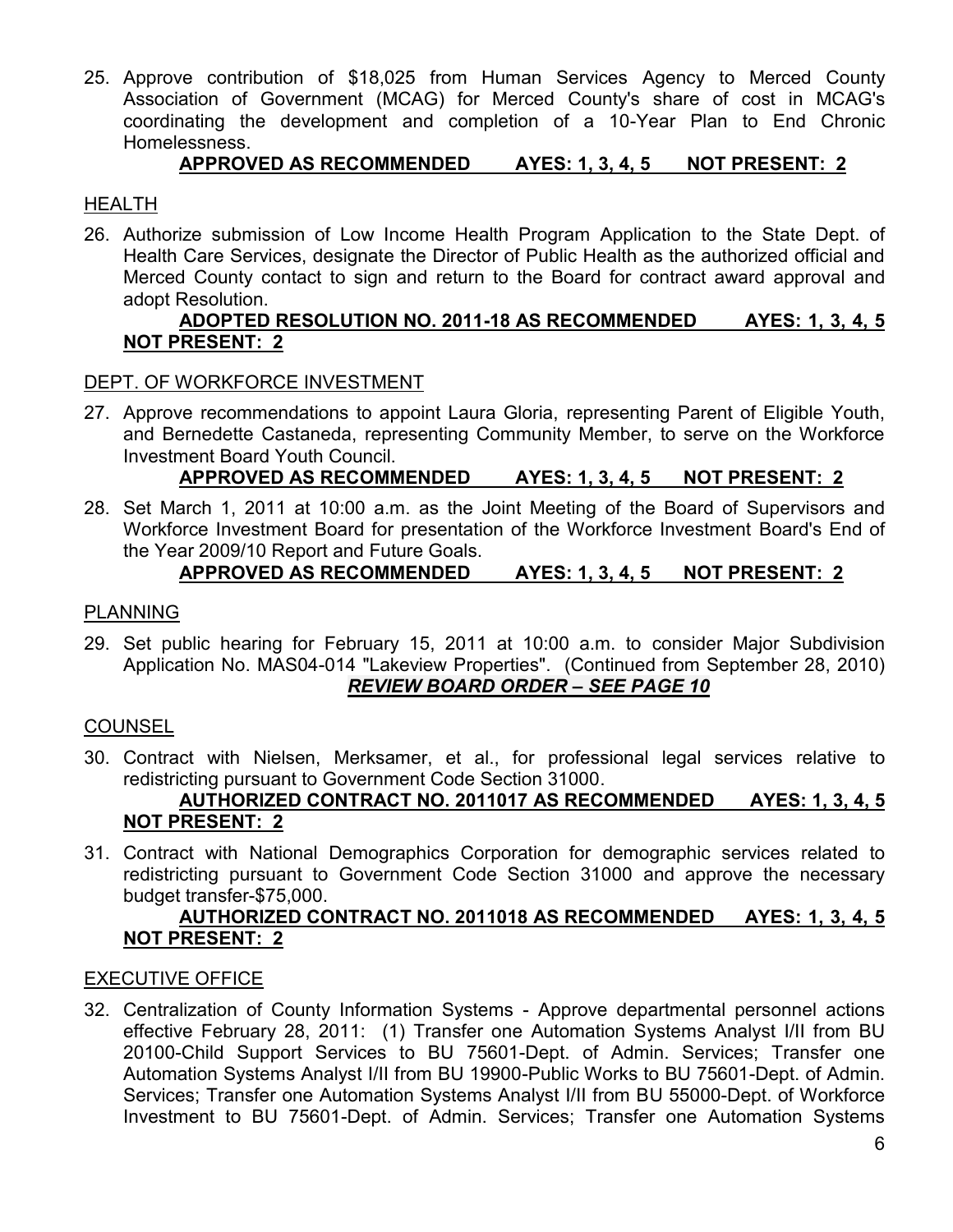Analyst I/II from BU 41506-Mental Health to BU 75601-Dept. of Admin. Services; and delete one Automation Systems Analyst I/II from BU 50052-Human Services Agency; (2) Approve the Centralization of Information Systems (IS) as presented; (3) Direct Human Resources, in conjunction with the District Attorney, Human Services Agency and Mental Health Departments, to perform a classification study for the seven remaining positions and return to the Board with results and recommendations on or before FY 2011/2012 Proposed Budget; (4) Amend Position Resolution; (5) Limit use of classifications to IS unless otherwise approved by the CEO; and, (6) approve the necessary budget transfer. (4/5 Vote Required)

# *PULLED FROM THE AGENDA – NO ACTION TAKEN*

# BOARD OF SUPERVISORS

33. 2011 Board Committee Assignments and Board Appointments - Review and Adopt Recommendations.

# *REVIEW BOARD ORDER – SEE PAGE 10, 11, AND 12*

#### BOARD APPOINTMENTS

34. Workforce Investment Board – Accepted resignation of Ms. Joanne Presnell as a One-Stop Partner/WIB Representative.

# **APPROVED AS RECOMMENDED AYES: 1, 3, 4, 5 NOT PRESENT: 2**

35. Hilmar Cemetery District - Reappointed Geoffrey Strom, David Anderson and Duane Matheron until March 1, 2014.

# **APPROVED AS RECOMMENDED AYES: 1, 3, 4, 5 NOT PRESENT: 2**

36. Agricultural Waste Management Loan Committee – Appointed William Peeler, representing the Environmental Health Division to serve at the Pleasure of the Board (POB). **APPROVED AS RECOMMENDED AYES: 1, 3, 4, 5 NOT PRESENT: 2**

# *BOARD INFORMATION & POSSIBLE ACTION* **ACCEPTED AND PLACED ON FILE AYES: 1 3, 4, 5 NOT PRESENT: 2**

37. Public Works re: Contract Awarded to Sequoia Pacific Builders for the District Attorney Tenant Improvements Project at the Former County Bank Building. **AWARDED CONTRACT NO. 2010290**

# 38. Public Works re: Contract Awarded to Woida Enterprises, Inc. DBA Arrow Fencing for the Billy Wright Landfill Fence Project.

# **AWARDED CONTRACT NO. 2010256**

- 39. First 5 Merced County re: Notice of District One Vacancy in accordance with Bylaws for First 5 Merced County.
- 40. State Water Resources Control Board re: Notice of Public Hearing Exception to the Calif. Ocean Plan Waste Discharge prohibition for Monterey Bay Aquarium Discharges into the Pacific Grove Area of Special Biological Significance including Special Protections for Beneficial Uses and the Associated Mitigated Negative Declaration/Initial Study set for April 20, 2011 at 9:00 a.m., Sacramento, CA.
- 41. State Water Resources Control Board re: Notice of Public Hearing Exception to the Calif. Ocean Plan Waste Discharge prohibition for Hopkins Marine Station Discharges into the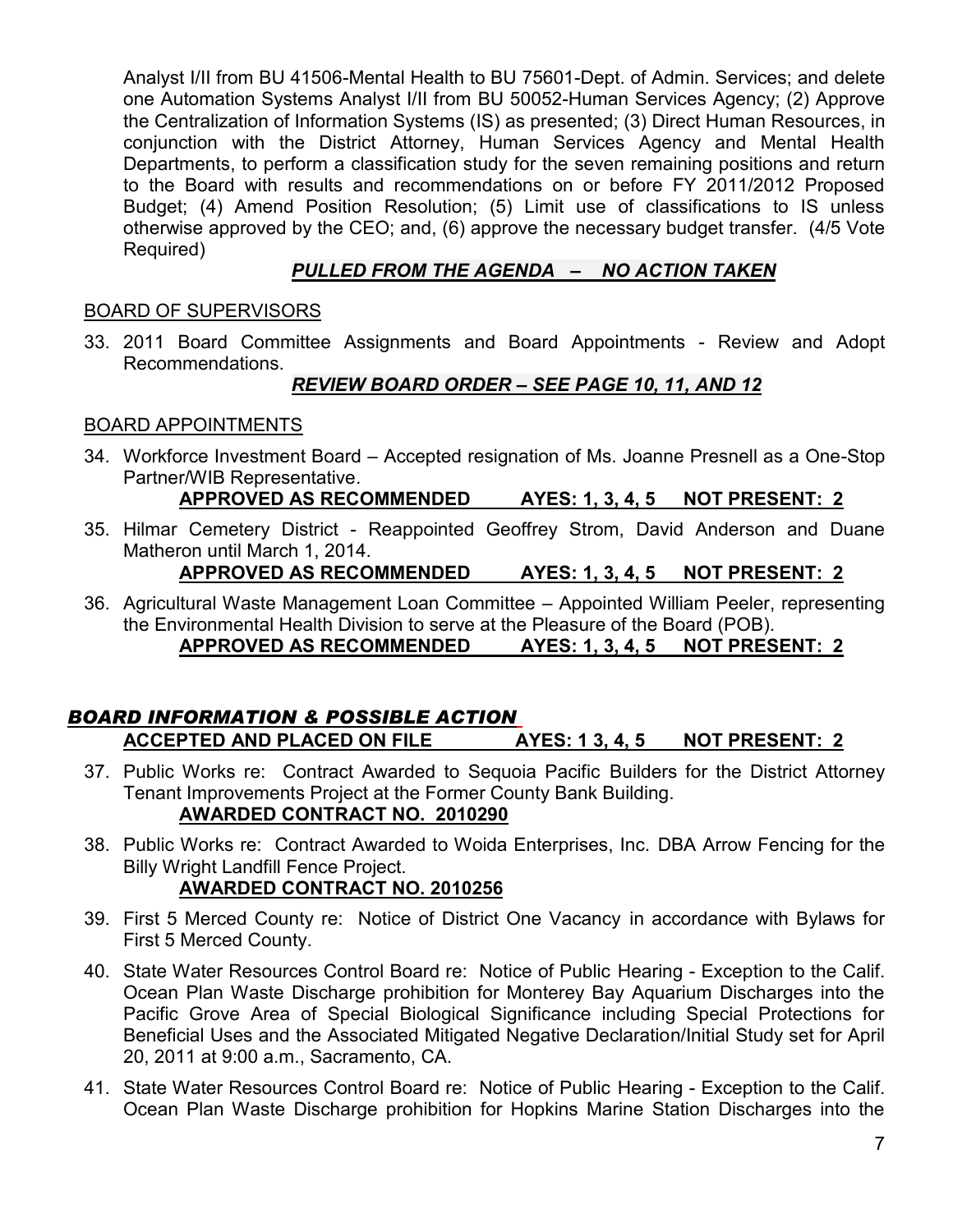Pacific Grove Area of Special Biological Significance including Special Protections for Beneficial Uses and the Associated Mitigated Negative Declaration/Initial Study set for April 20, 2011 at 9:00 a.m., Sacramento, CA.

- 42. State Water Resources Control Board re: Notice of Public Hearing Exception to the Calif. Ocean Plan Waste Discharge prohibition for Selected Discharges into the Areas of Special Biological Significance including Special Protections for Beneficial Uses and the Associated Program Environmental Impact Report set for April 20, 2011 at 9:00 a.m., Sacramento, CA.
- 43. State Water Resources Control Board re: Notice of Rescheduling of Public Hearing on Water Right Application 30166 of El Sur Ranch, Big Sur River in Monterey County is rescheduled from March 8 to June 16, 2011 in Sacramento, CA.
- 44. State Water Resources Control Board re: Notice of Opportunity to Comment on proposed approval of an Amendment to the Water Quality Control Plan for the North Coast Region (Basin Plan) to Establish Exemption Criteria to the Point Source Waste Discharge Prohibitions by Revising the Action Plan for Storm Water Discharges and Adding a New Action Plan for Low Threat Discharges (Low Threat Discharge Amendment), comment letters to be received by February 16, 2011.
- 45. State Fish and Game Commission re: Notice of Receipt of Petition to list The Cedars Wild Buckwheat (Eriogonum cedrorum) as endangered under the California Endangered Species Act.

#### **THE BOARD RECESSED TO MEET AS AN IN-HOME SUPPORTIVE SERVICES AUTHORITY BOARD AND RECONVENED AS A BOARD OF SUPERVISORS WITH SUPERVISOR WALSH NOT PRESENT**

#### **ADOPTED RESOLUTIONS IN MEMORY OF KRISTOPHER WYMAN AND JESSIE MAE HAYES AND ADJOURNED MEETING UNTIL TUESDAY, FEBRUARY 15, 2011 AT 10:00 A.M.**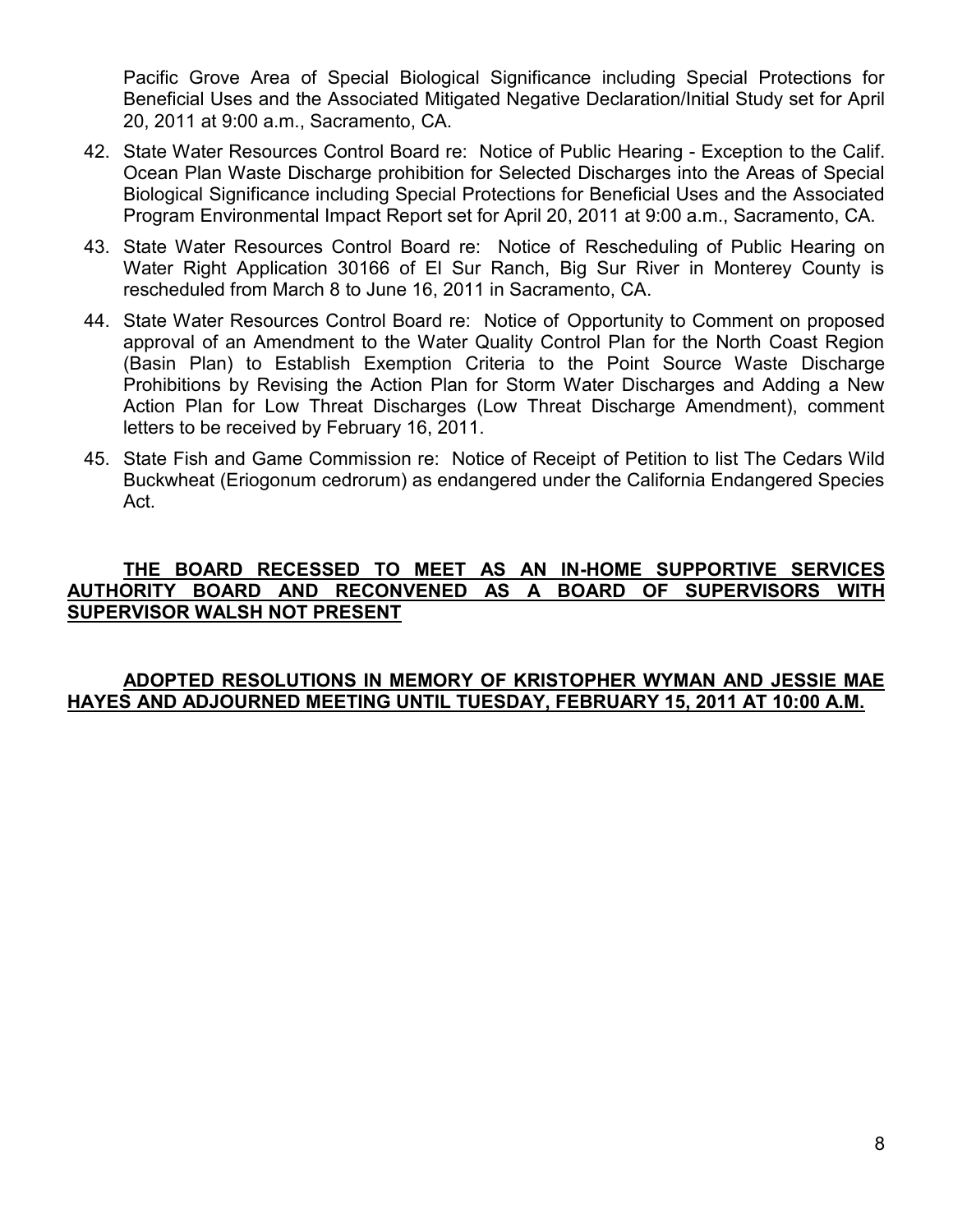#### **10:00 A.M. SCHEDULED ITEM 2011-02-01 PUBLIC OPPORTUNITY**

Robert Brown, Winton, provides Board with ideas for the High Speed Rail.

Dr. Bryant Owens provides Board with information about his new chiropractic business. Present: Pedrozo, Davis, Kelsey, O'Banion Not Present: Walsh

#### **10:00 A.M. SCHEDULED ITEM 2011-02-01 MENTAL HEALTH – PUBLIC HEARING – ORDINANCE NO. 1883**

The time and date previously set for a public hearing to consider Proposed Ordinance Changing Fees for Mental Health Services submitted by the Mental Health Department.

Assistant Mental Health Director of Project Planning and Fiscal Services Sharon Robinson reviews the Staff Report.

The Chairman asks if there is anyone present wishing to speak. No one speaks.

The Chairman closes the public hearing.

Following discussion and upon motion of Supervisor O'Banion, seconded by Supervisor Davis, duly carried, the Board waives further reading and adopts Ordinance No. 1883. Ayes: Pedrozo, Davis, Kelsey, O'Banion Not Present: Walsh

# **ACTION ITEM NO. 23**

#### **2011-02-01 FIRE**

The Clerk announces the Fire Department Position Classification changes are before the Board for consideration.

Supervisor Davis states he has a concern with our budget situation and upgrading a position to a higher salary at this time. He states the work is currently being handled now by the County Staff and he cannot support this action.

Fire Chief Scott Newman reviews the staff report and states the upgrade is a collaborative effort in working with the County since their department does not have this expertise and there is concern on potential audit issues and loss of grant funds.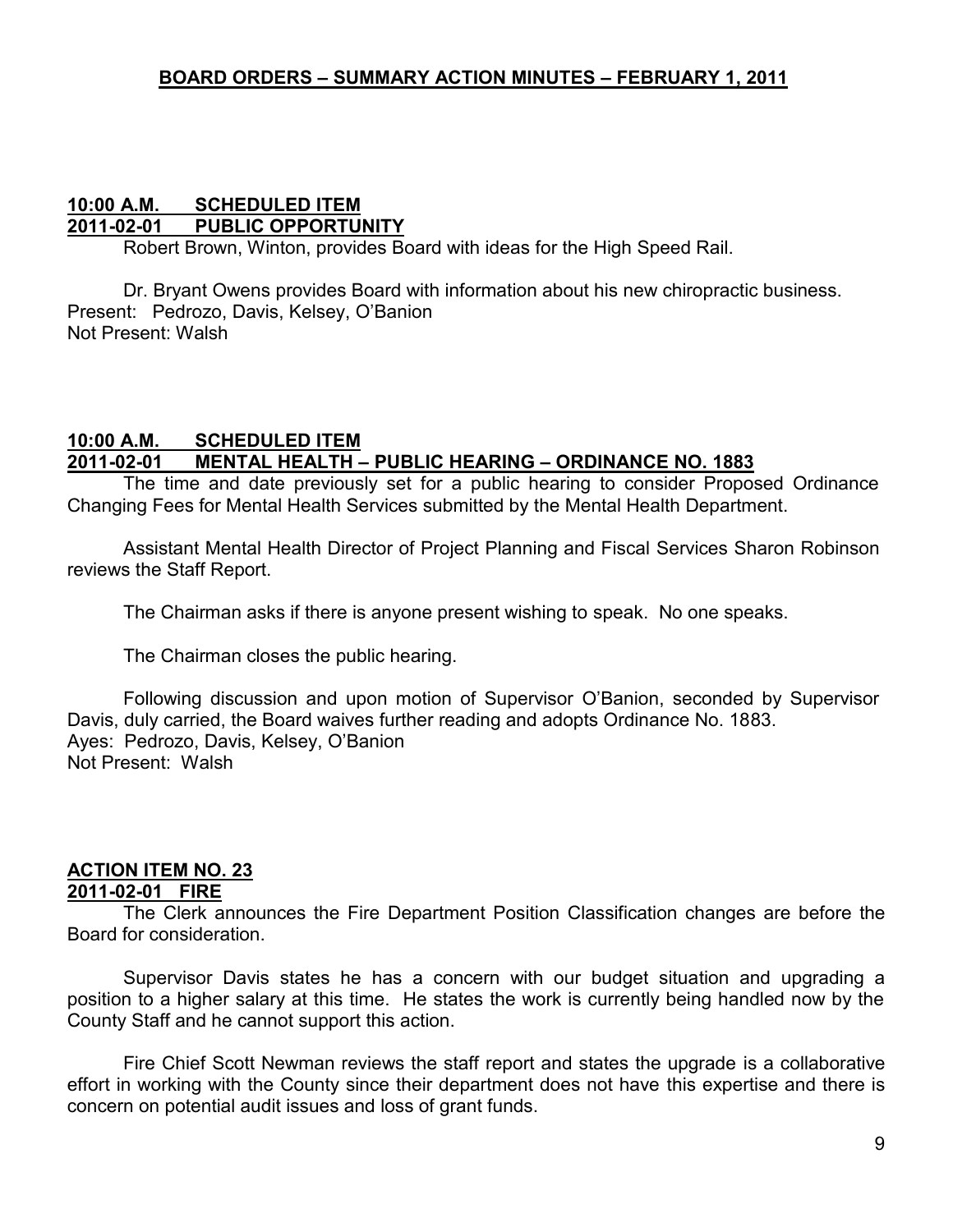Following discussion, Supervisor Kelsey moves, seconded by Supervisor O'Banion, the Board approve the position classification change and delete one Support Services Analyst I/II (Position 105), Range 64.4/66.7; add one Staff Fiscal Analyst, Range 71.2, and adopt Resolution No. 2011-17.

Supervisor Davis votes "no". Motion carries. Ayes: O'Banion, Pedrozo, Kelsey Noes: Davis Not Present: Walsh

#### **ACTION ITEM NO. 29 2011-02-01 PLANNING**

The Clerk announces the Planning item to set the public hearing for Lakeview Properties, Major Subdivision Application No. MAS04-014 is before the Board for consideration.

Supervisor O'Banion moves, seconded by Supervisor Kelsey, the Board set the public hearing for February 15, 2011 at 10:00 a.m. to consider the Major Subdivision Application No. MAS04-014 "Lakeview Estates".

County Counsel James Fincher asks the Board to clarify the record on this project and modify the suggested language by Planning stating on September 28, 2010, the Board denied the CEQA challenge of this project but continued deliberations of the project approval by the Planning Commission of March 10, 2010. Today's action is setting the hearing of February 15, 2011 and the Board continued the deliberations of the Planning Commission approval of the Project not the CEQA determination, the CEQA Determination was final on September 28. He requests the Board omit the language "…needs to withdraw the prior actions taken on September 28, 2010 to deny the appeal and approve the Mitigated Negative Declaration (MND)". Further, where it reads to schedule a new hearing, omit those words and clarify under this alternative action, would "return the Project to the Planning Commission with direction to consider the Walking Route" and make whatever environmental determination is needed for that route and that language needs to be added.

Following discussion, Supervisor Kelsey advises the maker of the motion needs to agree to modify or restate the language of the motion as requested by Counsel.

Upon motion of Supervisor O'Banion, seconded by Supervisor Kelsey, duly carried, the Board accepts the recommendation of County Counsel clarifying the requested actions and makes the modifications as stated and sets the public hearing for February 15, 2011 at 10:00 a.m. to consider Major Subdivision Application No. MAS04-014 "Lakeview Properties". Ayes: Pedrozo, Davis, Kelsey, O'Banion Not Present: Walsh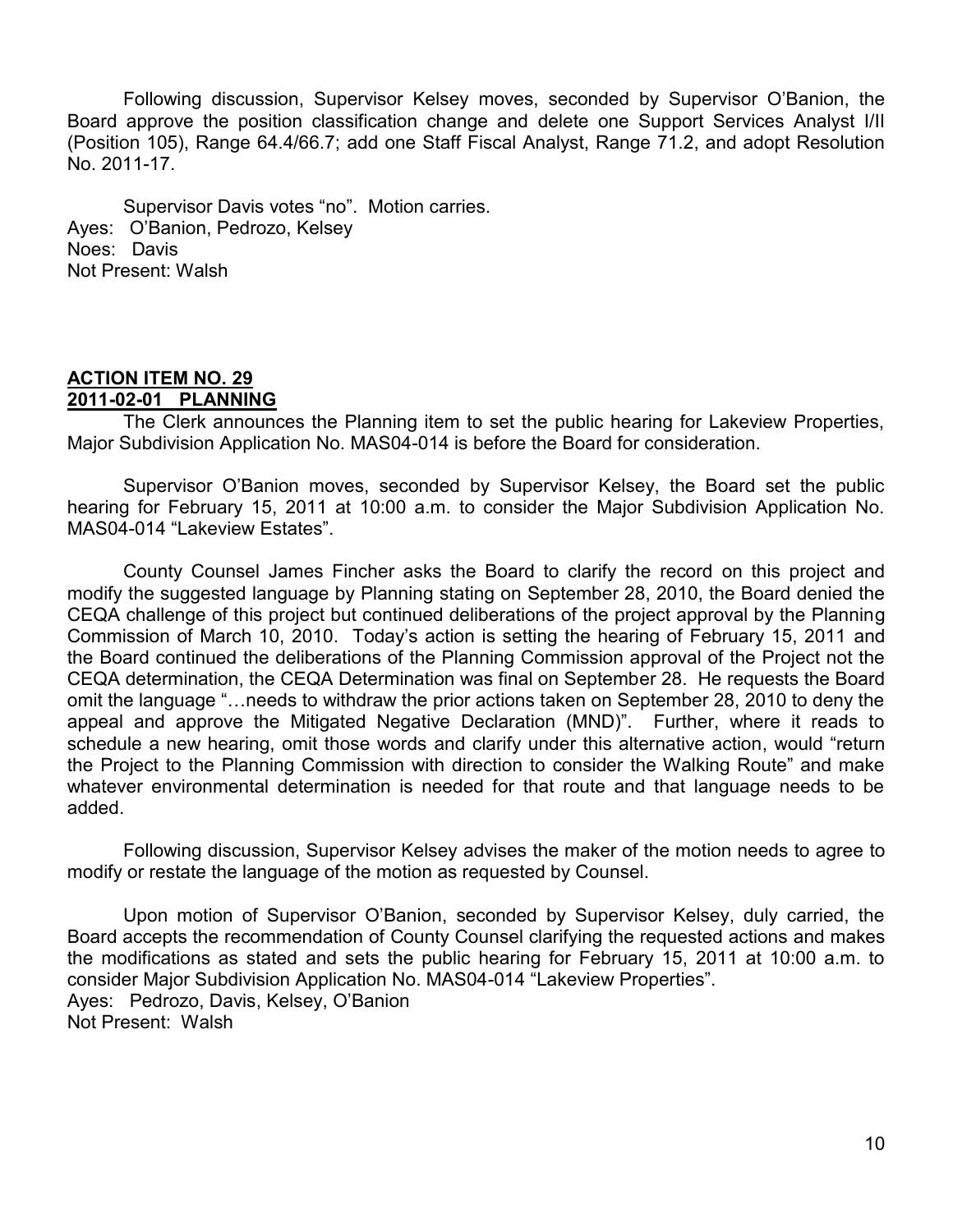# **ACTION ITEM NO. 33 2011-02-01 BOARD OF SUPERVISORS**

The Clerk announces the 2011 Board Assignments are before the Board for consideration.

Following discussion and upon motion of Supervisor Kelsey, seconded by Supervisor Davis, duly carried, the Board adopts the 2011 Board Assignments as follows:

| <b>BOARD/COMMITTEE/COMMISSION</b>                                  | <b>PRIMARY MEMBER</b> | <b>ALTERNATE MEMBER</b> |
|--------------------------------------------------------------------|-----------------------|-------------------------|
| Ad Hoc Committee On Juvenile                                       | Kelsey                |                         |
| <b>Offender Resource Options</b>                                   |                       |                         |
| Area Agency on Aging Advisory Council                              | Pedrozo               | Davis                   |
| Children's System of Care Policy                                   |                       |                         |
| & Planning Council (At Risk Youth & Families)                      | O'Banion              | Walsh                   |
| CAED Revolving Loan Fund Loan Admin. Bd                            | Walsh                 | Davis                   |
| <b>City/County Revenue Sharing Committee</b><br>(Chair + Dist Rep) | Pedrozo/Walsh         | --                      |
| CSAC *Appt 10/5/2010 for 2011 Year                                 | Walsh                 | Pedrozo                 |
| <b>Dairy Technical Advisory Committee</b>                          | Kelsey                | Pedrozo                 |
| <b>Emergency Medical Care Committee</b>                            | O'Banion              |                         |
| <b>Facility Committee</b>                                          | Kelsey                |                         |
| Foreign Trade Zone                                                 | Davis                 |                         |
| <b>First 5 Merced County</b>                                       | O'Banion              | --                      |
| <b>High Speed Rail Commission</b>                                  | Pedrozo               | Davis                   |
| <b>Historical Recognition Advisory Committee</b>                   | Kelsey                | O'Banion                |
| <b>Library Advisory Commission</b>                                 | Walsh                 | Kelsey                  |
| Mental Health Advisory Board                                       | Walsh                 | --                      |
| Merced Co. Economic Development Corp.                              | Walsh                 | Davis                   |
| <b>Public Safety Committee</b><br>(Fire & Law Enforcement)         | Pedrozo/Kelsey        | Walsh                   |
| <b>NACo</b>                                                        | Walsh                 | Pedrozo/Davis           |